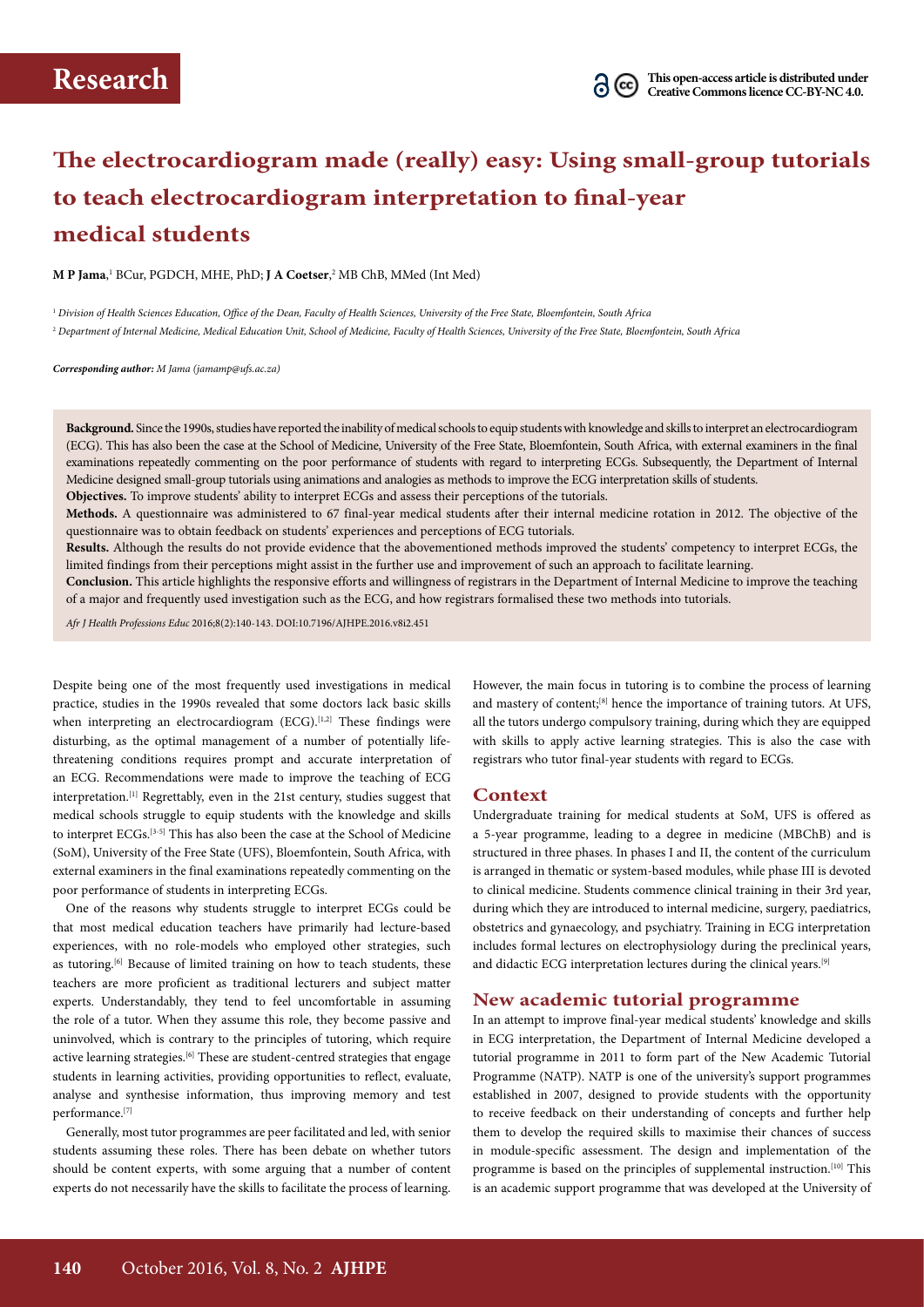# **Research**

Missouri, Kansas, USA in 1973, with the objective to specifically increase academic performance of students in traditionally 'high-risk' subjects as opposed to 'high-risk' students.<sup>[10,11]</sup>

Unlike the peer-facilitated model used in supplemental instruction and other departments at the university, where senior students tutor junior students, tutorials in the Department of Medicine are facilitated by registrars. All the tutors in NATP, including registrars, are trained, equipping them, for example, with skills to facilitate learning using active learning strategies. At SoM, the programme is customised by using small-group tutorials to equip students with knowledge and skills to interpret an ECG. Although the attendance is not compulsory, all final-year students attend the ECG tutorials.

Initially, only one tutorial session per small group was offered, but on demand by the students, it was later increased to two sessions on consecutive days. In the first session, the electrophysiological principles behind ECG tracings of common cardiac conditions are reviewed. Methods such as animations and analogies are used to facilitate learning and promote retention of knowledge. The second session is more practical and various ECG examples are interpreted by applying principles learnt in the previous session.

## **Small-group tutorials**

Small-group tutorials have been advocated as a way of promoting active learning for medical students, thus providing opportunities for interactive demonstrations, <a>[12,13]</a> as is the case for medical students at UFS. This method of teaching is an important component of medical education, especially in curricula that employ problem-based learning.<sup>[13]</sup> Steinert<sup>[14]</sup> identified characteristics of small-group teaching that include the following: (*i*) tutor characteristics; (*ii*) a non-threatening group atmosphere; (*iii*) group interactions; (*iv*) clinical relevance and integration; and (*v*) pedagogic material that encourages problemsolving and thinking. Moreover, small-group teaching is one of the common features of teaching in the clinical years, especially when facilitated by a respected staff member who is a role-model.[15,16] Clinical medical teachers seem willing to facilitate small-group teaching.<sup>[15,17]</sup> However, the challenge facing medical schools is to implement programmes that allow these teachers to act as role-models and mentors for students.[18] Opportunely, in the case of SoM, NATP has provided an environment for willing registrars to act as tutors and become role-models and mentors. Small-group discussions have been found to enhance retention of knowledge, while positively affecting motivation and activation of prior knowledge.[19] In combination with these tutorials, the registrar/resident responsible for teaching ECGs incorporated animations and the use of analogy to assist students in gaining knowledge and skills in ECG interpretation.

### **Animations**

Teachers are constantly looking for ways to integrate theory and practice by using new technology, thus helping students to experience innovative, more attractive and effective forms of learning.[20,21] Using methods such as animations, phenomena that might be difficult to visualise can be illustrated, with the possible added advantage of depicting dynamic information explicitly.[20-23]

Computer animations can be used effectively in medical education by illustrating dynamic changes over time and location, while facilitating understanding of complex concepts, systems, or structures, thus allowing visualisation of relationships among component parts.[20] The use of animations in teaching and learning contributes to what Ruiz *et al.*<sup>[23]</sup> refer to as cognitive theory of multimedia learning, which purports that 'people receive and process information via two separate but interdependent

pathways, one for verbal (words) inputs and another for visual (images) inputs'. Consequently, learning can be more effective when information is received via visual and verbal inputs. Also, animations can support the knowledge-building process.[24] The visualisations and symbols enhance human cognitive capacities and facilitate transfer of concepts and information, but they must be accompanied by pre- and post-explanations and discussion to address misinterpretations.<sup>[24]</sup> Applying these ideas, the registrar responsible for the ECG small-group tutorials designed animations using Paint (Microsoft, USA) and PowerPoint (Microsoft, USA) to enable students to visualise ECG changes. In particular, an animation was used to explain the prolongation of the PR interval, depicting the heart and its conduction system on the left and an ECG tracing on the right, where the PR interval prolonged subsequent to the impulse delay in the atrioventricular node.

### **Analogies**

Another method employed during the tutorials was the use of an analogy, which is defined as a process where similarities between two concepts are identified. One concept is familiar (the analogue) and the other unfamiliar, usually a scientific concept (the target).<sup>[25]</sup> Stated differently, analogies assist in describing or explaining unfamiliar concepts or phenomena by referring to another situation that is similar to the situation being considered.<sup>[25]</sup> Bryce and McMillan<sup>[26]</sup> also refer to the term 'bridging analogies', where the learner is taken from the easily understood everyday base analogy to the target concept through a series of intermediate analogies intended to smooth the transition between familiar and unfamiliar concepts. Teachers can therefore integrate analogies in their teaching to assist students' conceptual understanding of a phenomenon, mindful that most students must be familiar with the analogy for it to be effective.<sup>[27]</sup>

A familiar analogy was used in the tutorials to create context, provide a general outcome, and bridge unfamiliar and familiar concepts by referring to the popular movie, *The Matrix*, produced by the Wachowski brothers in 1999. Just as the main character Neo and his counterparts were able to discern real-world images in squiggles on a computer screen, a student could, by the completion of the sessions, expect to 'see' what is occurring in the conduction system of the heart by looking at the squiggles of an ECG tracing. During the session, students were often encouraged to go into the 'matrix mode' when dealing with gradually more complex ECG problems. Another successful analogy was used to assist students with the conceptual understanding of a grade 2 atrioventricular block (Mobitz type 1) (Fig. 1).



*Fig. 1. Wenckebach v. the disinterested girlfriend. In this analogy, a boyfriend sends his girlfriend an email, represented by the P-wave (A). The girlfriend's reply is represented by the QRS complex (B), while the time she takes to reply is represented by the PR interval (C). As the girlfriend loses interest, she takes even longer to reply (the increasing PR interval), until one day, she does not reply (D). Ultimately, the boyfriend gets a new girlfriend (E).*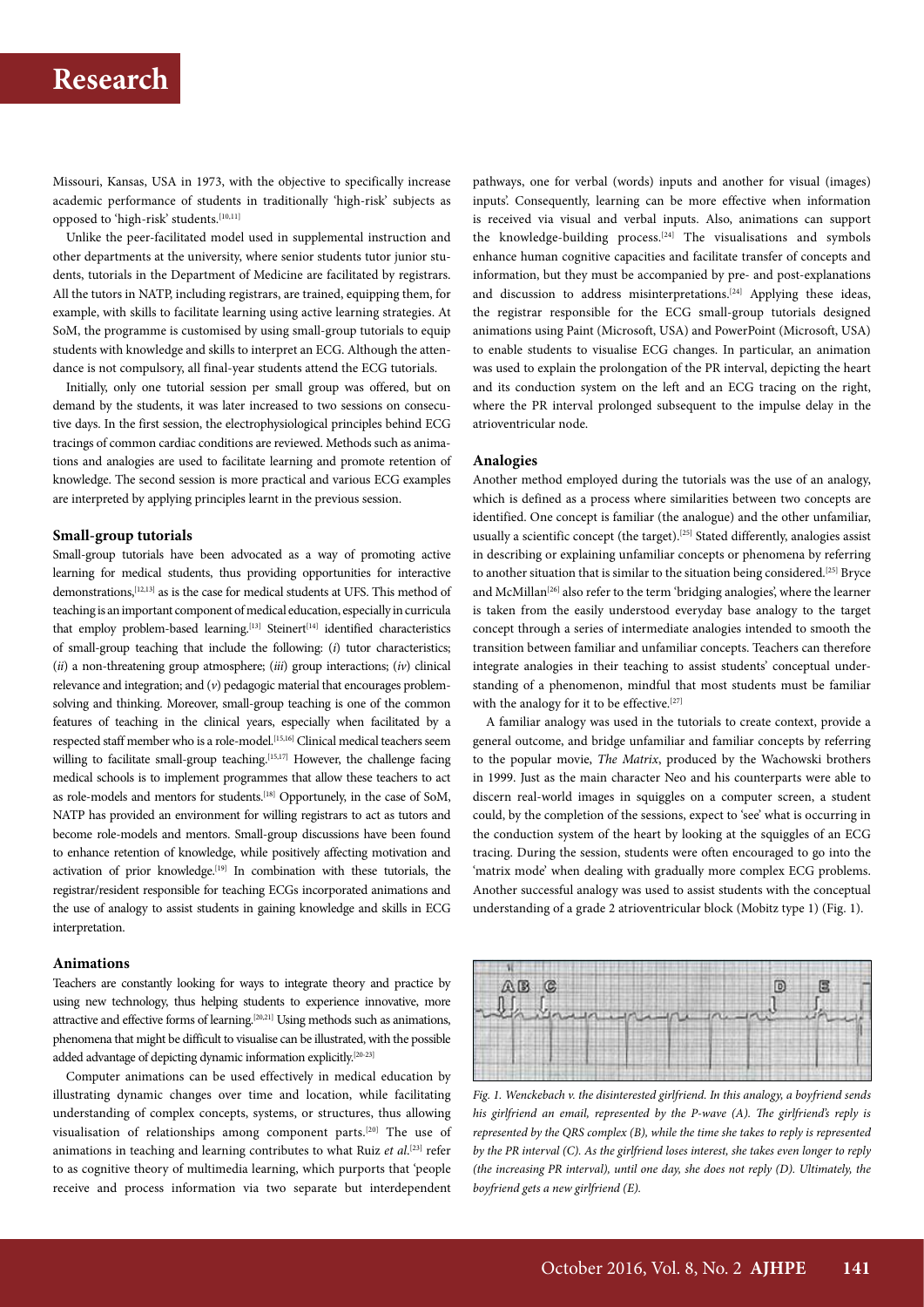# **Methods**

A questionnaire was administered to 67 final-year medical students after their rotation in internal medicine in 2012. Of these students, 25 were from the English and 42 from the Afrikaans class. Students were requested to write about their experiences and perceptions of the ECG tutorials. A response rate of 100% was achieved. The main objective of the questionnaire was to obtain information on the students' self-perception of the ECG tutorials, which can broadly refer to a variety of variables, such as academic success or failure.<sup>[28]</sup> Moreover, students' performance can be associated with how they feel about themselves, with some studies suggesting that there is a positive relationship between self-perception and academic outcomes.[29] In some cases, students' self-perception can be better predictors of academic performance than objective measures.[30] In this study, self-perception refers to the final-year students' own perception of how the use of small-group tutorials aided them in interpreting ECGs.

The responses from the questionnaire were read and re-read to obtain a sense of the data, thus discovering meanings, patterns and connections.<sup>[31]</sup> Furthermore, the data were coded to break these down into categories and themes, and to conceptualise and link the themes to the students' written responses.[32] Three main categories were identified: (*i*) positive perceptions; (*ii*) negative perceptions; and (*iii*) suggestions.

# **Results**

Tables 1 - 3 show the three main categories, themes, number of responses per theme and examples of actual statements from students.

## **Discussion**

Although the results are limited to a small group of students, most of them had positive perceptions about the tutorials. It seems as though the tutorials might have assisted these students to simplify and clarify ECG interpretation. The use of Microsoft Paint and Power Point as animations might have aided in visualising difficult phenomena and making the information explicit.[20-23] Also, it seems as if the use of animations and analogies within the small-group tutorials provided the students with an approach to and an understanding of the interpretation of an ECG. The use of *The Matrix* movie, encouraging the students to go into a 'matrix mode' and the girlfriend and boyfriend analogy might have aided them with understanding more complex phenomena, thus assisting with conceptual understanding.<sup>[27]</sup>

| <b>Theme</b>                                                      | Students, $n$ $(\%)$ | <b>Actual statements</b>                                                                                                                                                                                                                                                                                                                                                                                                                                                                                                                                                                                                                                                                                                                  |
|-------------------------------------------------------------------|----------------------|-------------------------------------------------------------------------------------------------------------------------------------------------------------------------------------------------------------------------------------------------------------------------------------------------------------------------------------------------------------------------------------------------------------------------------------------------------------------------------------------------------------------------------------------------------------------------------------------------------------------------------------------------------------------------------------------------------------------------------------------|
| Tutorials aid in simplifying/<br>clarifying ECG interpretation    | 27(40)               | 'Session was most informative and simplified.'<br>'The ECG tutorial helped me to understand interpreting an ECG in a much more easy and meaningful way.'<br>'It gave me a lot of clarity'.<br>'I enjoyed this method of teaching, it is simple and understandable.'                                                                                                                                                                                                                                                                                                                                                                                                                                                                       |
| Tutorials help with an approach 23 (34)<br>to interpreting an ECG |                      | 'Very helpful in my approach to ECGs and helped a lot with practical ways to interpret an ECG when you<br>do not have ages to sit in front of the ECG.<br>'It gave me a stepwise approach to interpret an ECG. After having these tutorials, I was able to interpret<br>ECGs at the internal medicine morning meetings, anaesthesiology and paediatrics.'<br>'It helped me in forming a good approach to ECGs and therefore took away the daunting feelings.'<br>'I am now able to approach all the ECGs because of the teaching I've received.'                                                                                                                                                                                          |
| Tutorials aid in understanding<br>an ECG                          | 20(30)               | 'The ECG tutorials were extremely helpful. I understood more of the interpretation of the ECG than I did<br>in any other lecture.<br>For the first time I understood the ECG and physiology of it and could remember it later on. He was<br>exceptionally practical. Months later I am still applying what he has taught me.'<br>'It helped me to understand an ECG and gave me a systematic way to interpret an ECG. It was very helpful.'<br>'ECG has been taught to us since the 2nd year in physiology. I only really understood it after Dr 's tutorial'<br>'Made ECG more understandable and comprehensive for me; a broader knowledge and allowed me the<br>ability to ask questions in an interactive informative class setting.' |
| Tutor characteristics                                             | 10(15)               | 'He is patient with students who are struggling to grasp content and unlike other consultants when he explains'<br>'Dr  was insightful, patient and friendly'.<br>'Dr  is an amazing doctor, and his patience with us and willingness to help us, really inspired us greatly!'<br>'Dr  was friendly and enthusiastic.'<br>'The environment was relaxed and you were able to feel comfortable to ask questions                                                                                                                                                                                                                                                                                                                             |

| Table 2. Negative perceptions  |                      |                                                                                                                                                                                                                                                                                                                        |  |  |
|--------------------------------|----------------------|------------------------------------------------------------------------------------------------------------------------------------------------------------------------------------------------------------------------------------------------------------------------------------------------------------------------|--|--|
| <b>Theme</b>                   | Students, $n$ $(\%)$ | <b>Descriptions</b>                                                                                                                                                                                                                                                                                                    |  |  |
| Preferred other tutorials 2(3) |                      | It was a good session for revision, but the ECG session we paid for presented by people from outside the faculty was<br>of great value.<br>'Session presented by Dr  was a good "recap" on what I already knew, but I think it lacks detail, because I<br>wouldn't have been able to understand it from the beginning. |  |  |
| No impact experienced $1(1)$   |                      | 'Not yet – because I had it late in my rotation.'                                                                                                                                                                                                                                                                      |  |  |